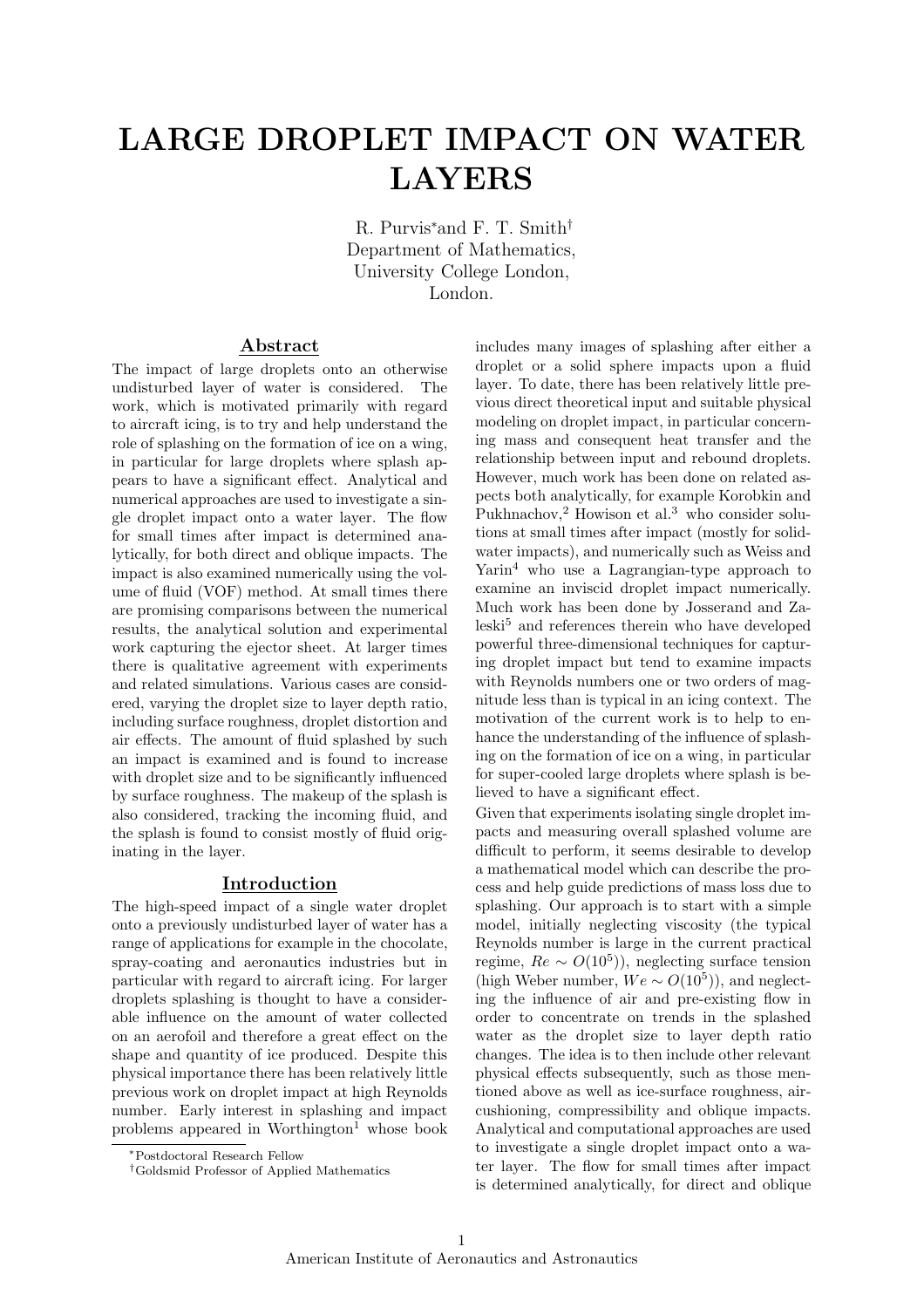impact and for very shallow layer depths. The impact is also examined numerically using the VOF (volume of fluid) method, initially treating the fluid as inviscid and incompressible. At small times there are promising comparisons with the analytical solution and with experimental work capturing the ejecta sheet. At larger times there is qualitative agreement with experiments and with related simulations.

The method is used to tackle various cases, such as altering the layer depth to droplet diameter ratio, the influence of surface tension and oblique impact, focusing on their effects on the form of splash produced, geometry of the crown formed and make-up of the ejected droplets. In particular the amount of rebounded fluid is examined. Although thermal effects are not included in the current work emphasis is also placed upon the exchange of fluid, tracking the pre-existing (in practice warmer) layer fluid and the (colder) incoming droplet fluid and considering the proportions of each in the splash. This exchange can have a substantial influence on the overall temperature of the water layer. Again the presence of an ice shape beneath the water layer is modelled and its effects on the rebound and the constituents of the ejected fluid are explored. Other aspects include the influence of an air layer, in particular pre-impact air cushioning and pre-existing airflow, and the influence of viscosity and compressibility.

In the first instance, then, we consider a single droplet impacting directly upon an otherwise undisturbed layer of water. We treat the behaviour as inviscid and water-only as a first step. The basic set-up is shown in figure 1. The Cartesian coordinates  $x,y$ , corresponding velocity components  $u, v$  and pressure  $p$  used here are non-dimensionalized with respect to a typical layer depth  $H_D$  (or typical droplet diameter  $D_D$ ) and incoming droplet velocity  $v_D$ . The Reynolds number  $Re \equiv v_D H_D/\nu_D$  is large, where  $\nu_D$  is the kinematic viscosity of the fluid. Values for a typical icing situation are of the order  $v_D \sim 100m/s$ ,  $H_D \sim 30 \mu m$  and droplet diameters ranging from  $D_D \sim 40 \mu m - 400 \mu m$  for the large droplets of interest here, although conditions can vary dramatically through different stages and types of icing. The governing equations are the non-dimensionalized, two-dimensional, unsteady Navier-Stokes equations, namely

$$
u_x + v_y = 0, \tag{1}
$$

$$
u_t + uu_x + vu_y = -p_x + \frac{1}{Re}\nabla^2 u,\qquad(2)
$$

$$
v_t + uv_x + vv_y = -p_y + \frac{1}{Re}\nabla^2 v; \qquad (3)
$$

however we shall mostly consider inviscid flows in the current paper and so the viscous terms on the right-hand sides of (2) and (3) will be assumed negligible. We proceed by developing a mathematical solution for small times after impact and use this either as a starting point for a numerical scheme to consider  $O(1)$  times or as a validation on a numerical scheme that can handle the change in topology as the two distinct bodies of fluid (droplet and layer) coalesce and become one. This paper outlines the small-time post-impact solution, describes the numerical scheme used for resolving the entire droplet impact at  $O(1)$  times and presents samples of the trends and results.





**Fig. 1 The basic setup. A droplet of diameter** D with incoming normalised velocity  $v = -1$ **impacts upon a layer of depth** H**.**

## **The numerical method**

The numerical method we have adopted is a volume of fluid (VOF) approach. One of the major difficulties with solving the current problem numerically is coping with the change in topology as the droplet enters the layer and secondary droplets are subsequently ejected. The VOF method can in principle handle such surface reconnection and breakup without any special treatment or catastrophic break down and so was thought suitable for our use. The method was first introduced by  $DeBar^{6}$  Hirt and Nichols<sup>7</sup> and Noh<sup>8</sup> and has been honed and improved upon since then by several authors, for example Rider and Kothe, $9$  and in particular by Gueyffier et al.<sup>10</sup> who have applied it to droplet impacts. We shall give a brief overview here.

The main idea behind the VOF method is to track the position of the interface by use of a function F which represents the fraction of a given grid cell that is filled with fluid. In other words we introduce a function  $F$  which takes the values

$$
F = \begin{cases} 1, & \text{if cell is full of fluid} \\ 0, & \text{if cell is empty} \\ \text{or fraction of cell containing fluid} \end{cases}
$$
 (4)

in each grid cell. As such we have  $0 < F < 1$  in cells containing the free surface. This principle is easily extended to two fluids by regarding  $F = 1$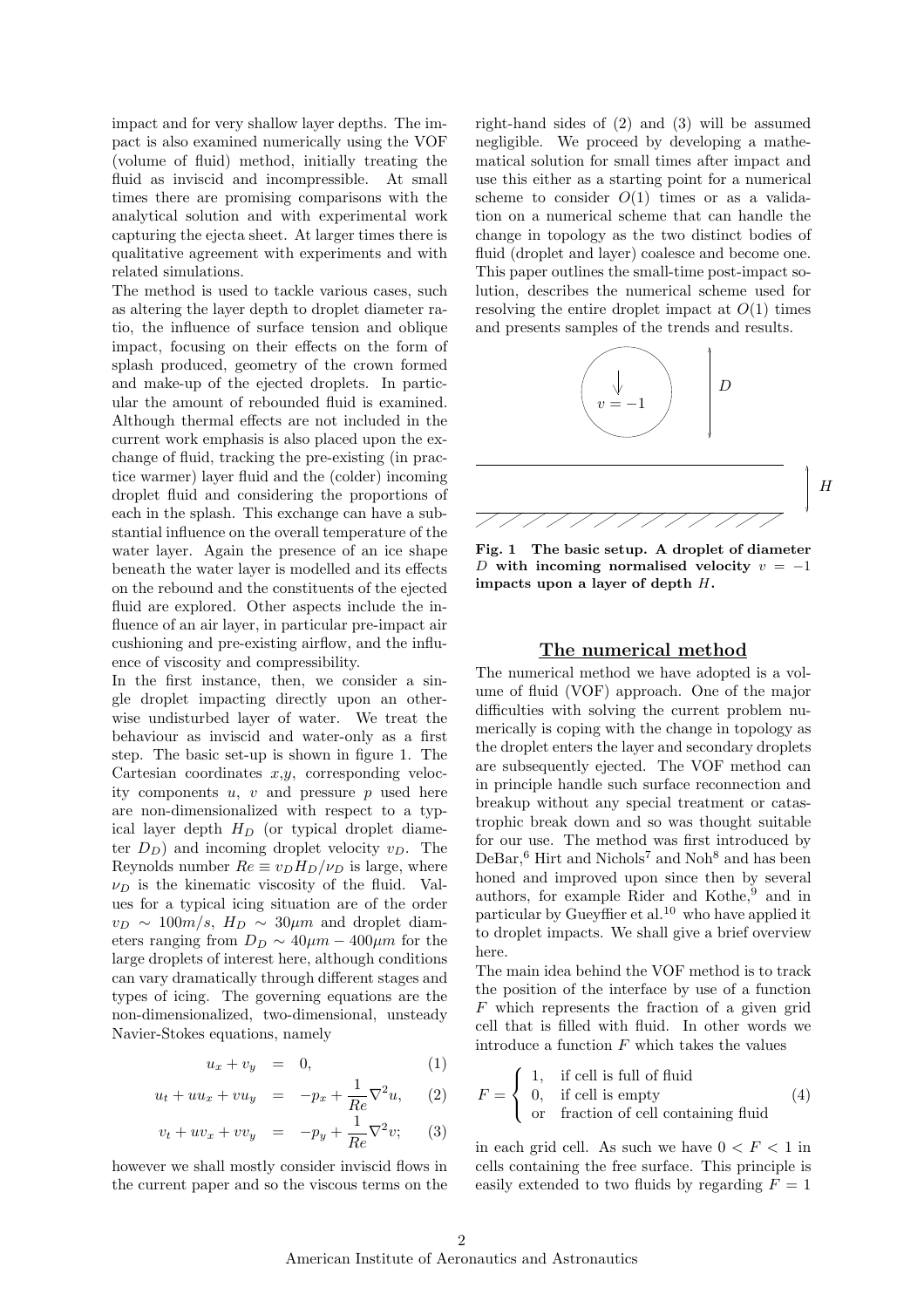as referring to fluid one and  $F = 0$  representing a cell full of fluid two. To ensure the free-surface moves with the fluid the function  $F$  satisfies the evolution equation

$$
\frac{\partial F}{\partial t} + \mathbf{u}.\nabla F = 0,\tag{5}
$$

where **u** is the velocity vector determined from solving the flow in the main body of the fluid. Introducing  $F$  allows us to keep track of the free surface and follow it in time but in doing so we lose our knowledge of the exact position of the free surface; this needs to be inferred from the volume fractions. The reconstruction of the interface can be performed in a variety of ways, from the straightforward step-stair or SLIC methods,<sup>7</sup> which forces the free-surface to align with the  $x$  and  $y$  coordinates in each grid cell, to one of various piecewise linear (PLIC) methods. The latter constructs the interface by estimating the normal vector to the actual free surface in each grid cell and reconstructing the interface as the straight line which, with the same normal, encloses the correct amount of fluid F. The PLIC method gives much better resolution than the simple but relatively crude SLIC methods. See Rider and Kothe<sup>9</sup> for further details and comparisons. Equations  $(1)-(3)$  govern the flow in the fluid, subject to carefully applied boundary conditions at the free surface, and is solved using the SIM-PLE algorithm. Surface tension is included using an approach called the continuous surface force  $(CSF)$  method (see Scardvelli and Zaleski<sup>11</sup> and references therein for details). Throughout this paper the Weber number is taken to be  $We = 10^5$ which is fairly representative for practical icing situations.

### **Small-time solution**

As discussed earlier we have developed a mathematical solution to the problem for small times after impact which can be used either as a check/validation or a starting point for the numerical scheme. We shall give brief details here. If we consider a region where  $x, y$  are  $O(t^{\frac{1}{2}})$  around the neck of the impact, expand the velocities, pressure and free-surface as

$$
[u, v, p, f] \sim [u, v, t^{-\frac{1}{2}}p, tf]
$$
 (6)

and substitute into the governing Euler equations, we obtain the Cauchy-Riemann equations for  $f_{tt}$ and  $-p_x$  (extended into the  $x - y$  plane) namely

$$
f_{ttx}^{\pm} = -p_{xy}^{\pm}, \tag{7}
$$

$$
f_{tty}^{\pm} = p_{xx}^{\pm}, \tag{8}
$$

where  $\pm$  indicate quantities above (in the drop) and below (in the layer). See figure 2.



**Fig. 2 Small time after impact problem in the neck region of the impact.** + **denotes quantities in the drop and** − **quantities in the layer.**

These must be solved subject to the boundary conditions

$$
f^+ \sim x^2 - t
$$
,  $f^- \to 0$  as  $|x| \to \infty$ ,  $y = 0$ , (9)

to match with the circular droplet impacting with velocity −1 above and with the undisturbed horizontal layer below in the outer  $O(1)$  region, and

$$
p^{+} = p^{-} = 0 \quad \text{for} \quad |x| > a(t), y = 0, \tag{10}
$$

on the free surface as surface tension has no effect to leading order on this scale. We also require pressure continuity and identical free surface values in the middle, so that

$$
p^{+} = p^{-}, \quad f^{+} = f^{-}, \quad \text{for} \quad |x| < a(t). \tag{11}
$$

Finally the contact points  $x = \pm a(t)$  where the above and below free surfaces meet is also unknown in advance and must be determined as part of the solution.

The problem now is equivalent to a mixed boundary condition one along the real axis and using a complex analysis method leads to the solutions

$$
f^{\pm} = \pm \frac{1}{2}|x|(x^2 - 2t)^{\frac{1}{2}} + \frac{x^2}{2} - \frac{t}{2}, \quad x^2 > 2t,
$$
\n(12)

$$
f^{\pm} = \frac{x^2}{2} - \frac{t}{2}, \quad x^2 < 2t. \tag{13}
$$

As can be seen the contact points are found to be at  $x = \pm (2t)^{\frac{1}{2}}$ . The small-time solution (12), (13) is shown in figure 3 for two times; as time increases the point in the neck region where the free-surfaces meet moves outwards and upwards. To smooth out the square-root behaviour exhibited by  $(12)$  and the inverse root pressure p near the contact point we must consider a smaller region where  $x - \sqrt{2t} = t^{\frac{3}{2}}\bar{x}$ . We omit the details of this inner region here (see Purvis and  $Smith^{12}$ for a complete description. A similar problem in a different, solid-water context has previously been considered<sup>3</sup>). This subsequent region demonstrates that the root behaviour is smoothed out locally by an initial fast moving horizontal jet forming in the neck region (e.g. where the three lines meet in figure 3, for each case (a), (b) there).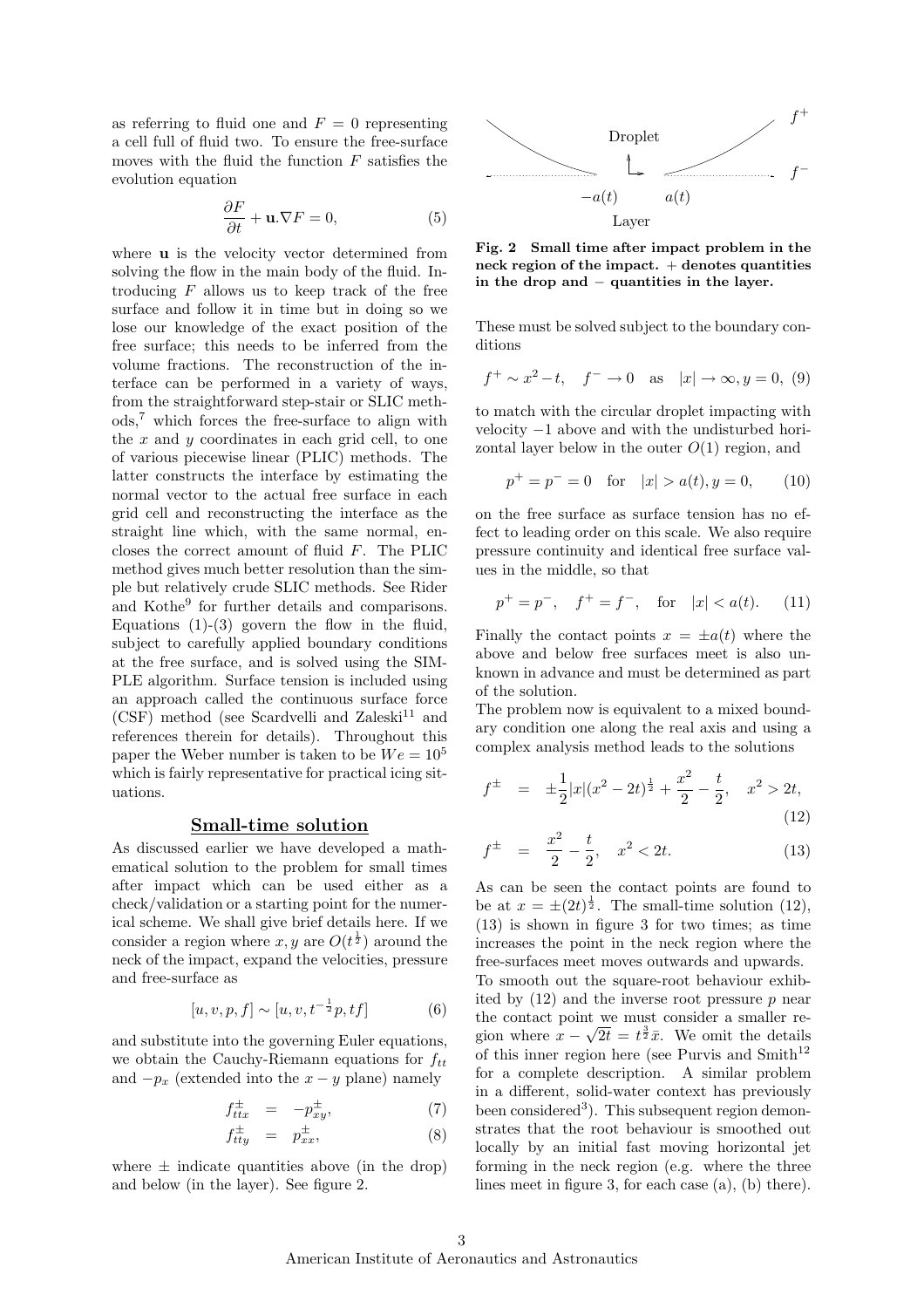

**Fig. 3 The small time solution in the neck region showing**  $f^+$  **and**  $f^-$  **at** (a) **t**=0.1 (solid) **and (b) t=0.9 (dashed).**

The solution is valid for both direct impacts and impacts at an angle. In the latter case the speed of the contact point is generally large compared to the horizontal velocity of the droplet and the small-time solution is unaffected to leading order.

# **Computational results**

#### **Basic cases**

We have applied the method described earlier to a wide variety of cases, a snapshot of which we include here. Figures 4-7 show the free-surface shapes at four times  $(t=0.5,1.5,3.5,5.5)$  for different values of droplet diameters  $D = 0.125, 0.5, 1, 4$ with the layer depth remaining constant,  $H =$ 0.5. The droplet starts from a height above the layer such that in each case impact occurs when t=0.1. Notice the behaviour at small times remains largely unchanged; after the initial impact fast moving horizontal jets appear in the neck region. These then re-impinge and upward jets (the birth of the corona or crown) appear from the layer. This initial jetting is interesting and appears to be a continuation of the jetting found in the small-time post-impact solution discussed earlier. In fact the VOF method seems to capture the small-time solution reasonably well and results from the numerical method with a droplet started before impact and one started from our small-time solution are indistinguishable.

Further validation of the accuracy, at least qualitatively, comes from comparison with the experimental work of Thoroddson.<sup>13</sup> He examines a single droplet impacting upon an undisturbed water layer, and in particular visualises the ejecta sheet that forms at small time. The comparisons are favourable both with the jetting motion and the reconnection with the layer.

Obviously the overall amount of splash produced in a realistic icing situation is dependent upon many factors excluded here, not least threedimensional effects and the presence of a strong airflow in practice. In the present work however



**Fig. 4 Free-surface shapes at non-dimensional times t=0.5,1.5,3.5,5.5 for a droplet diameter to layer depth ratio**  $D/H = 0.25$ **.** 



**Fig. 5 Free-surface shapes at non-dimensional times t=0.5,1.5,3.5,5.5 for a droplet diameter** to layer depth ratio  $D/H = 1$ .



**Fig. 6 Free-surface shapes at non-dimensional times t=0.5,1.5,3.5,5.5 for a droplet diameter** to layer depth ratio  $D/H = 2$ .

we try to gain some appreciation for the overall trends in droplet splashing from our simplified model. To do this we consider two measures of the splash for various ratios of droplet diameter to layer depth  $D/H$ , namely the maximum height of the splash and the volume of the splash or how much fluid is ejected above a given threshold. The amount of splash is shown in figure 8. It measures the sum of the function  $F$ , multiplied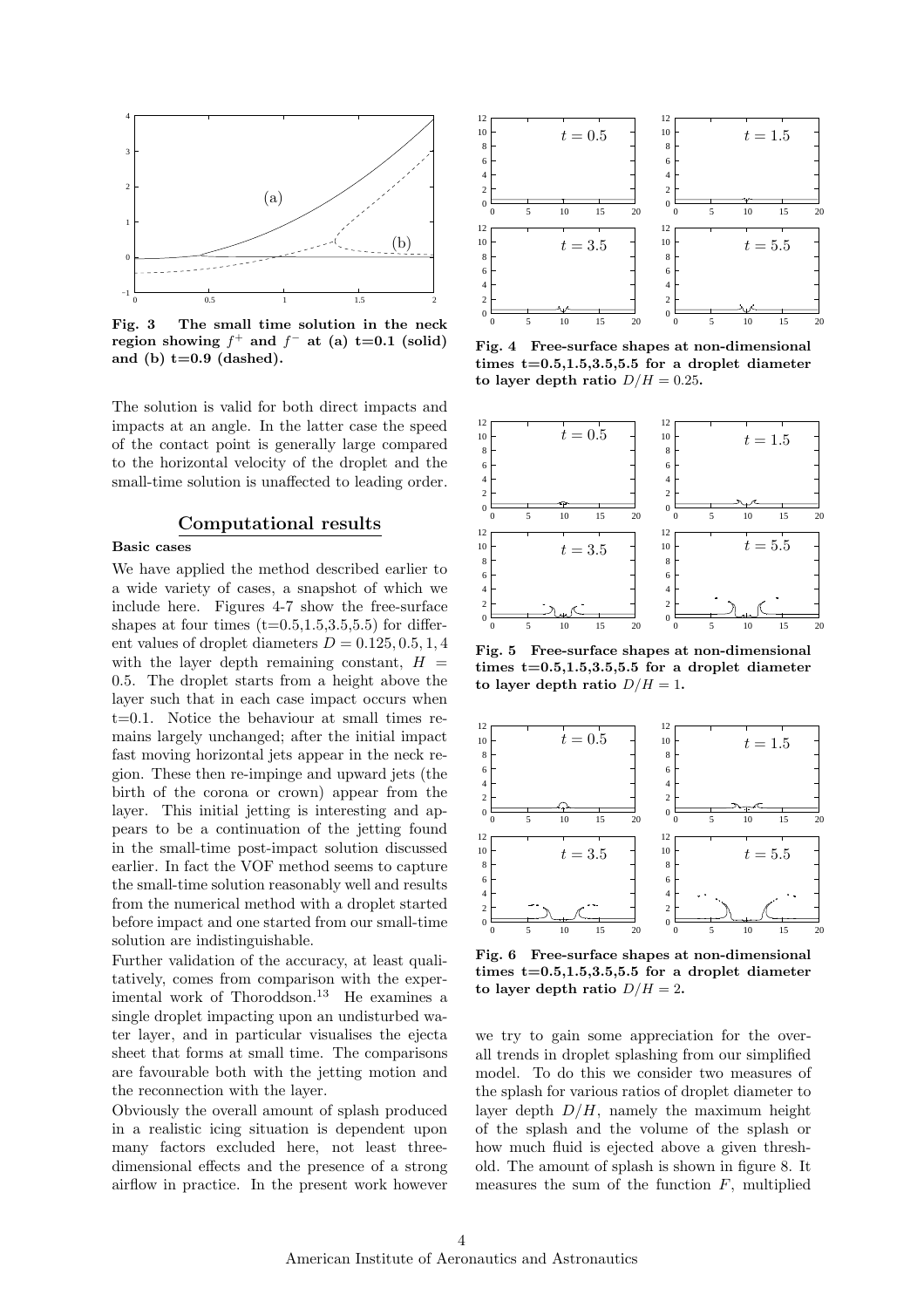

**Fig. 7 Free-surface shapes at non-dimensional times t=0.5,1.5,3.5,5.5 for a droplet diameter to layer depth ratio**  $D/H = 8$ **.** 

by the size of the grid cell, in grid cells above the original layer height which have positive velocity  $v$  (so as to exclude fluid in the incoming droplet). Notice that there is very little splash for  $D/H < 0.5$ , the quantities then seem to plateau to some extent before another change at roughly  $D/H = 1.5$ . Figure 9 shows the maximum height obtained by the splash, which is taken to be the highest droplet rather than the top of the crown. Once again similar trends appear with distinct changes at around the same  $D/H$  ratios as in the volume ejected case. These results certainly suggest that for larger droplets splash becomes an important consideration, with droplets that are smaller than the layer depth producing little if any splashing whearas the largest droplets examined here are creating significant splashes. Of course in reality not all fluid that gets splashed above the free-surface will be ejected and not return. Over longer times surface tension will pull much of the crown back into the layer. Also in reality other effects such as air flow will influence what escapes. Ejected droplets may also escape completely or reimpinge at another location on the layer (possibly with another splash although the droplets then will be small and so subsequent splashes might be insignificant). However, the current model still acts as a potentially useful guide to the overall trends.

## **Make-up of the splash**

Another issue we address is the origin of the fluid contained in the splash. Was it originally in the droplet or in the layer? This can be important in terms of thermal effects where a typical droplet is considerably cooler than the layer fluid and, depending on the make-up of the splash, could have a significant influence on the rate of ice formation and overall layer temperature. Assuming there is no mixing of the two fluids we can track the two fluids separately using the VOF approach discussed earlier by using a function  $F_1$ , defined as F



**Fig. 8 Amount of fluid ejected above the original layer against** D/H **ratio at non-dimensional time t=0.5.**



**ratio at non-dimensional time t=5.**

but for just the droplet fluid. Using this approach we can see that the initial horizontal jet consists almost exclusively of layer fluid, a property which again compares well experimental results; $^{13}$  see our figure 10 which shows the initial jetting and the separate fluids. Figure 11 shows a typical example of the free surface and constituent parts with different droplet sizes. The original droplet fluid tends to form a pool near the base of the impact with relatively little droplet fluid entering the crown, certainly in the smaller droplet examples. Figure 12 compares the volume ejected into the splash with that originating in the layer and the droplet. For  $D/H < 1$  almost all of the ejected fluid originates in the layer. Significant amounts from the droplet start to increase for  $D/H > 1.5$ . In all the cases considered so far the majority comes from the layer, with a roughly 2 : 1 split in the  $D/H = 8$  case.

### **Surface roughness**

The next issue of likely importance is ice surface roughness. In practical applications the surface beneath the layer is not flat as in the cases considered so far. In reality it will exhibit roughness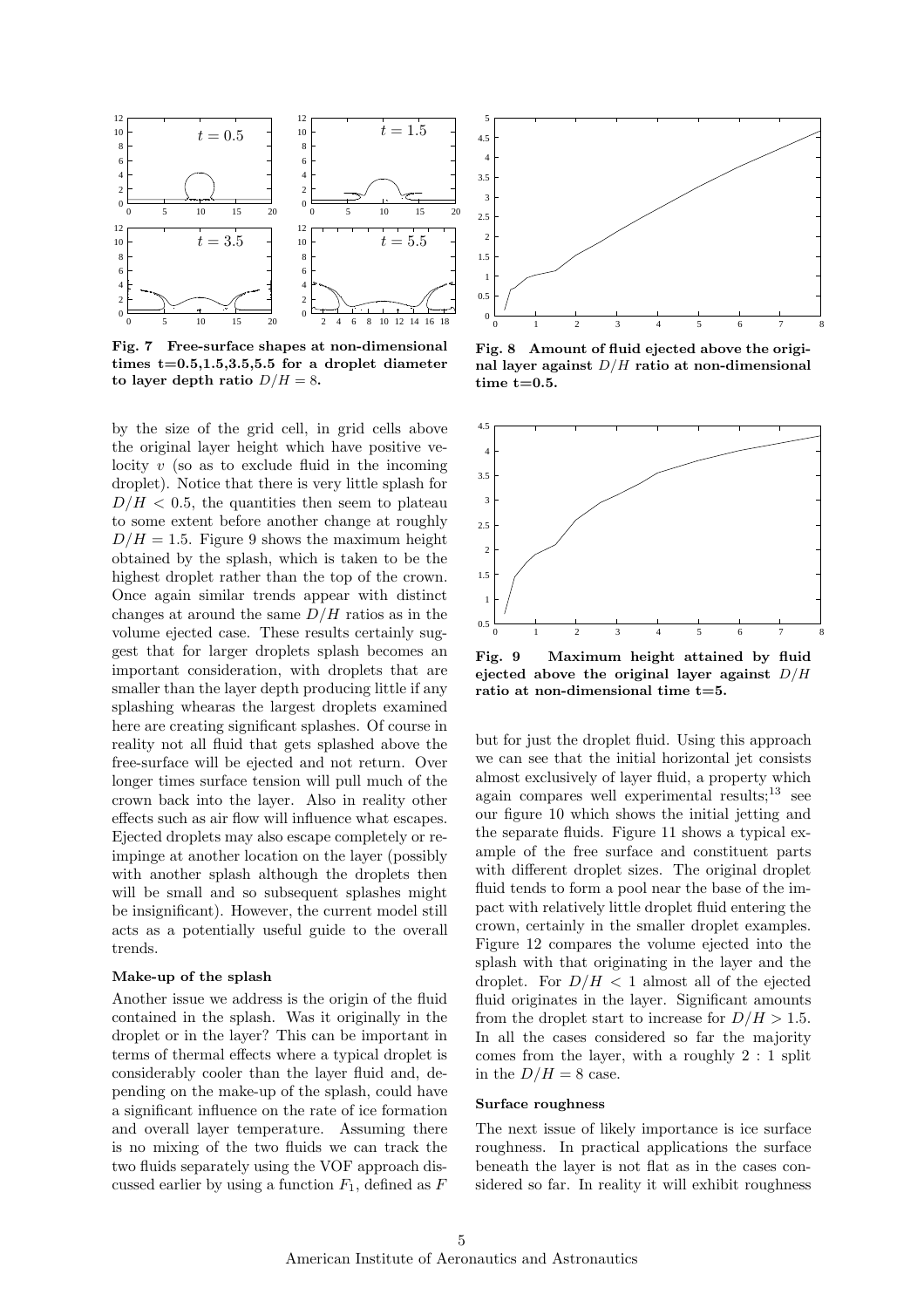

**Fig. 10** Small time jetting for  $D/H = 8$  showing **the free-surface and the divide between droplet and layer fluid.**



**Fig. 11 An example of tracking droplet fluid** for a case  $D/H = 2$  at time t=2. Note the pool **of droplet fluid and that little has entered the crown.**



**Fig. 12 Volume ejected against** D/H **ratio at time t=5. The graph shows the total fluid ejected (top line) and the amounts that originated in the layer (middle) and the droplet (bottom).**

on various scales both of the order of the layer depth and considerably larger. In an attempt to obtain guidance as to the importance this might have, we have considered several idealized cases of surface roughness to investigate their overall effect on the splashing trends seen earlier. The simple

model we adopt is to include rectangular blocks either side of the point of impact with varying heights. The presence of such blocks tends to reduce the size of, and to some extent the angle of, the crown formed with the overall effect of reducing the volume of liquid ejected. The reduction only becomes a significant amount when the height of the bumps approached the layer depth. If the blocks are placed further apart the overall effect is diminished, as might be expected. See figure 13, which shows a sample of the crown shape for various block heights with the block separated by a single droplet diameter, and figure 14 which shows the same but with a  $4D$  gap in between. Figure 15 compares the ejected amounts of fluid. For larger droplets the same trends can be seen.



**Fig. 13 Free-surface shapes at time t=4 for cases with surface roughness with the blocks having heights 0,0.125,0.25,0.375 respectively.** The ratio  $D/H = 1$  here.



**Fig. 14 Free-surface shapes at time t=7 for cases with surface roughness with the blocks having heights 0,0.125,0.25,0.375 respectively. The blocks are further apart here than in figure 13 but** H/D **is again** 1**.**

The overall constitution of the splash is largely unchanged and most of the reduction comes from the layer. It should also be noted that, even for high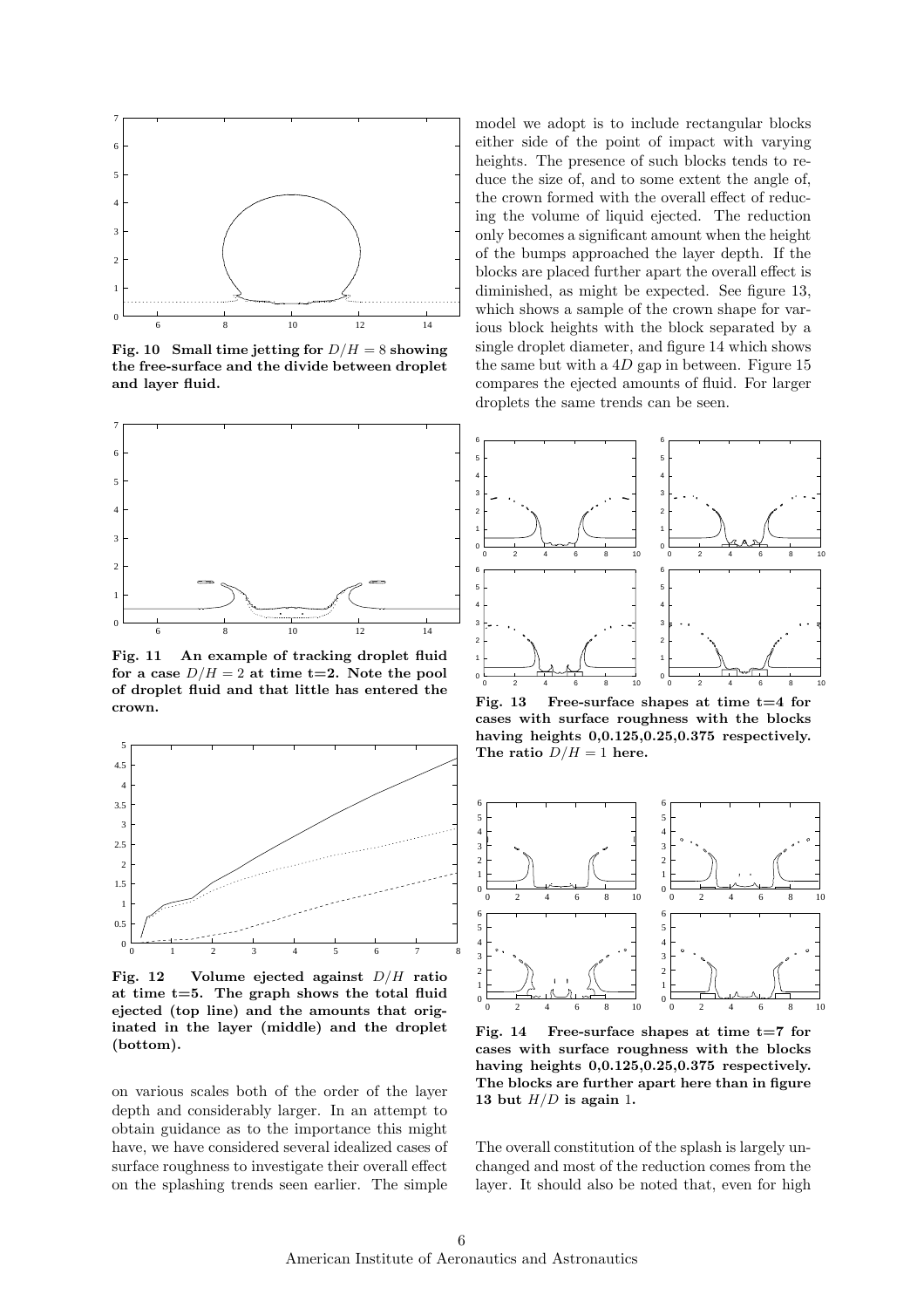

**Fig. 15 The amount of fluid ejected for cases in figure 13. The lines, from top to bottom, represent the bumps of height 0,0.125,0.25,0.375.**

blocks, the small-time solution remains unchanged as the blocks do not impede upon the small  $O(t^{\frac{1}{2}})$ region discussed earlier. High blocks placed closer to the impact point could enter this region and change the small-time jetting behaviour. A similar situation is found if the layer depth is very small since then the small time problem includes the wall layer and to leading order it is as if the droplet is hitting the wall as the thin layer is unable to react quickly enough to the incoming droplet.<sup>12</sup>

## **Deformed droplets**

There is also interest in whether real droplets are spherical on impact or instead have deformed significantly on approaching the aerofoil. To examine if any potential deformation could be significant we have run several cases where the incoming droplet is an oval rather than a circle (in our twodimensional context). Each droplet has the same area and incoming velocity, and therefore momentum, but in one case the droplet is stretched along the x-axis and in the other along the y-axis. Figure 16 shows the free-surface shapes for an undeformed droplet and two stretched droplets. The crown shape formed by such impacts is slightly different in each case but the differences are not particularly significant and comparison of the amount of ejected fluid as shown in figure 17 would appear to confirm that a slightly deformed initial droplet shape has relatively little impact on the overall longer term behaviour.

### **Air effects**

The numerical method has also been modified to include air effects. So far this has mostly been for the inviscid regime, as in the example in figure 18 . Air effects become significant near impact despite the small air-to-water ratio of of densities. Similar phenomena are predicted analytically in related works Smith et al.,<sup>14</sup> Purvis and Smith<sup>12, 15</sup> which incorporate also the ratio of viscosities through part of the viscous terms in (2), (3) and numerical



**Fig. 16 Free-surface shapes for deformed droplets at time t=3. The cases shown are (a) stretched in** x **direction, (b) circular droplet, (c) stretched in** y**-direction.**



**Fig. 17 Amount of fluid ejected against time for deformed droplets. The cases shown are (dashed) stretched in** x **direction, (dotted) circular droplet, (solid) stretched in** y**-direction**

studies by us on the inclusion of the full viscous terms are under way. These studies aim to capture both air-cushioning and pre-existing-flow effects.



**Fig. 18 Free surface shape just before impact when the effects of air are included. Note the deformation of the droplet and layer due to air cushioning effects.**